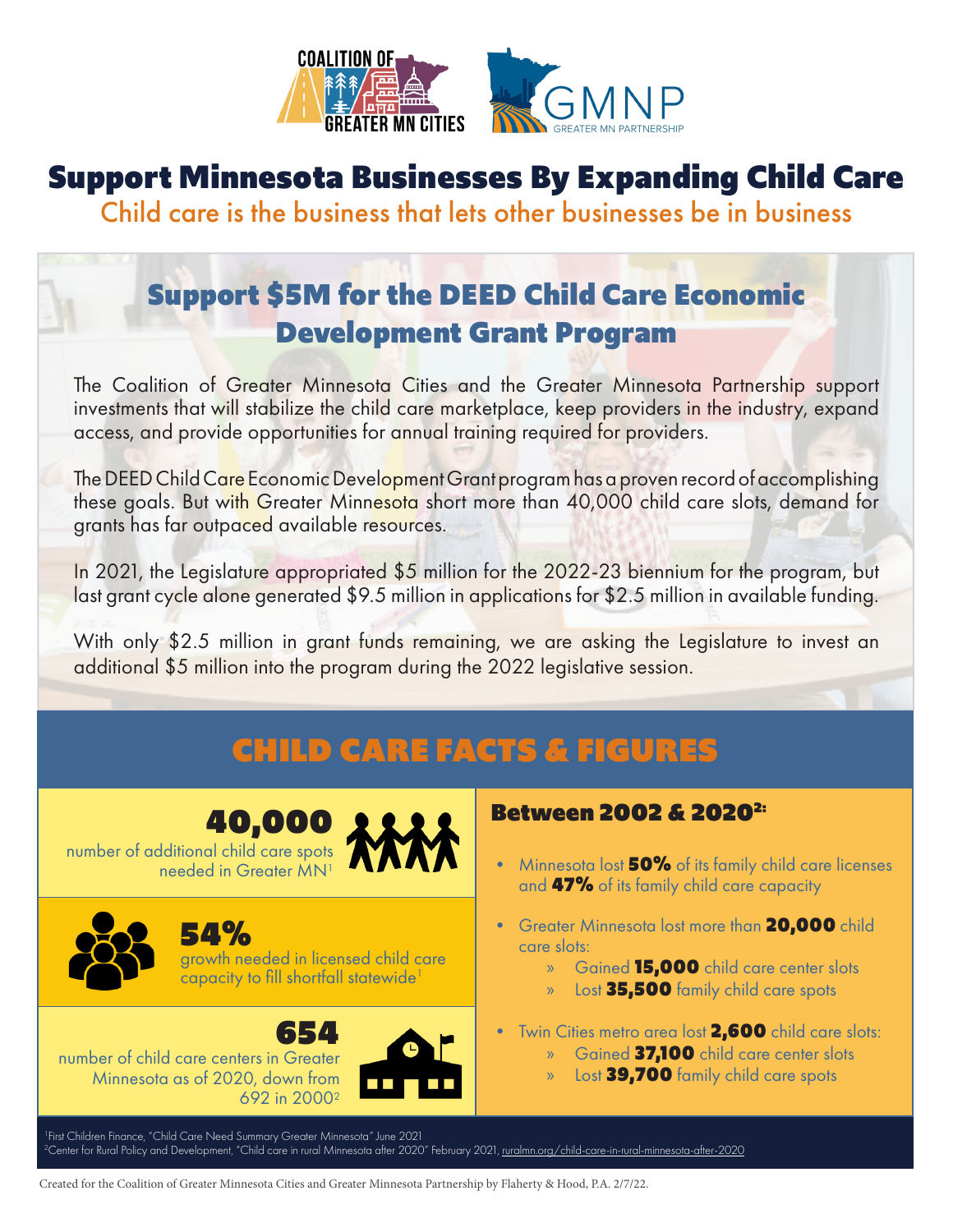## HOW HAVE DEED & MIFs CHILD CARE GRANTS HELPED GREATER MINNESOTA COMMUNITIES?



*"None of this would have been possible without a broad base of support. Our rural area is extremely generous, as are many other small communities in Minnesota. We had over 80 pledges, donations and grant resources come in ranging from \$10 to \$100,000. The DEED grant was valuable to this project in that it provided important foundational elements to help us serve the children and families in Kandiyohi County."* 

*- Jenny Holweger, Executive Director, Kandiyohi County Area Family YMCA*

Kandiyohi County Area Family YMCA received a \$50,000

DEED grant in 2019. This funding leveraged against \$750,000 in local contributions to build a new 90-spot child care facility. The DEED grant helped stimulate more than \$750,000 in local gifts.



*"Our Minnesota Initiative colleagues are each approaching our child care work based on the regions' unique needs. These dollars have a catalytic affect in addressing the shortage when combined with other dollars and resources."* 

*- Diana Anderson, President, Southwest Initiative Foundation*

The Initiative Foundation, based in Little Falls, launched pilot partnerships in four communities: the Greater St. Cloud area, Todd County (Long Prairie, Clarissa and Staples-Motley), Little Falls and Mora. In each one, the foundation helped convene key stakeholders and identify the primary assets and challenges the community faces in expanding quality, affordable child care. It then helped the community develop goals and an action plan to address the need, while also supporting the plan's implementation. Each community received a challenge grant of \$10,000, with an aim to leverage private and public sector matching support, with the goal of creating at least 75 new child care slots in each community.

The Southern Minnesota Initiative Foundation (SMIF) has used its past state

appropriation to provide technical assistance to providers looking to expand child care opportunities in a community. For example, in Gaylord, SMIF partnered with the local faith communities to identify ways to retrofit an existing building to be used as a child care facility. Once the building needs were identified, the foundation assisted the community in developing and implementing a capital campaign to raise the funds necessary to build out the facility and expand child care opportunities.

For more information on child care or other economic development issues that impact Greater Minnesota, please visit greatermncities.org or gmnp.org or contact GMNP Executive Director Scott McMahon at scott@gmnp.org.